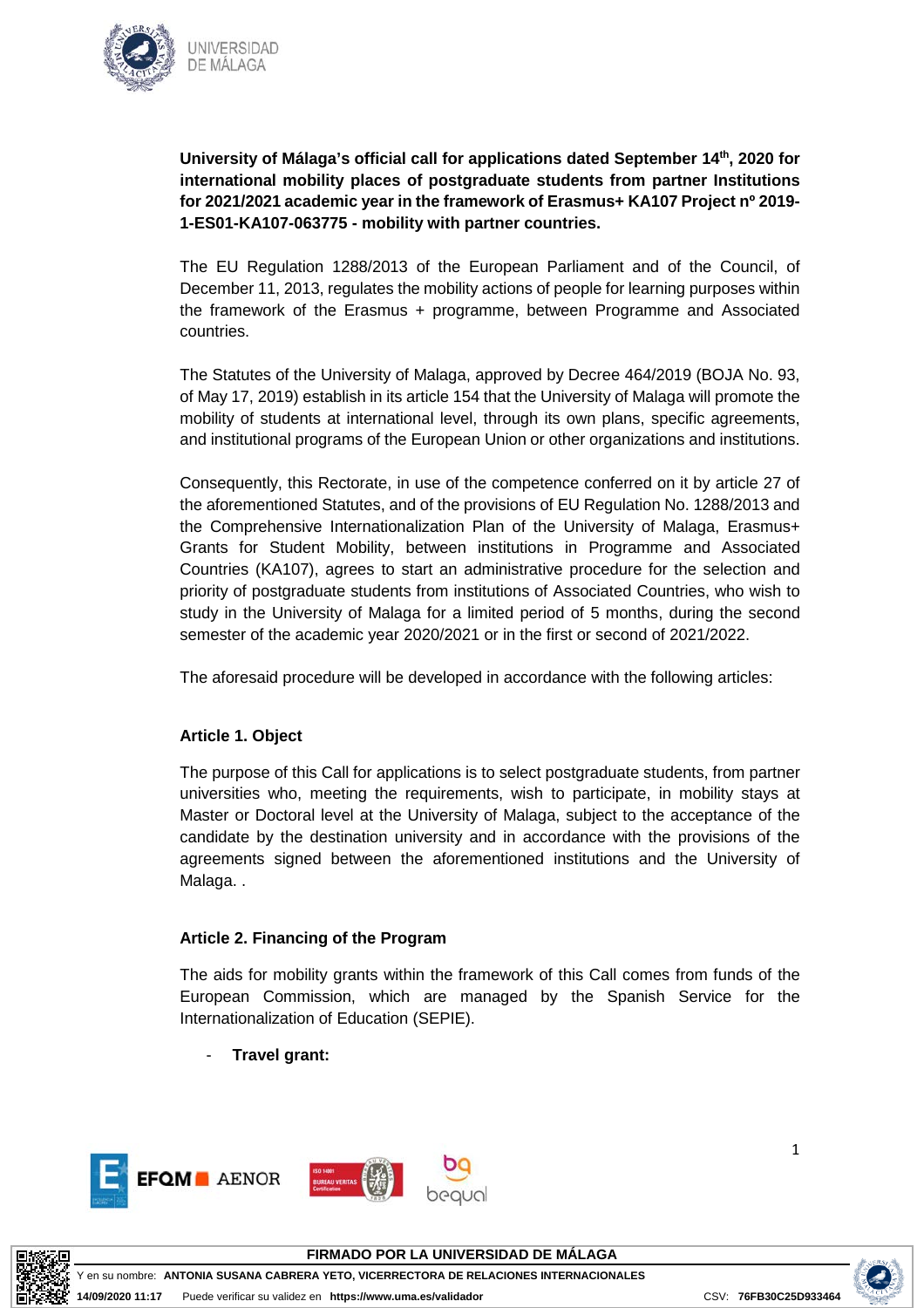

The project will cover a return ticket from home to the host university for all grantees with a fixed amount depending on the travel distance calculation made through the EACEA online tool:

https://ec.europa.eu/programmes/erasmus-plus/distance-calculator\_es

| <b>Country</b>                                                           | <b>Travel</b><br>support |
|--------------------------------------------------------------------------|--------------------------|
| Morocco                                                                  | 180 €                    |
| Tunisia                                                                  | 275€                     |
| Benin, Israel, Jordan, Russia, Ukraine                                   | 530€                     |
| Afghanistan, Armenia, Azerbaijan, Colombia, Cuba, Equatorial Guinea,     | 820€                     |
| Iran, Namibia, Uzbekistan                                                |                          |
| Chile, China, Ecuador, Honduras, Mexico, Nepal, Peru, Philippines, South | 1.500 €                  |
| Africa, Uruguay                                                          |                          |

**- Individual support**: Financial support under the KA107 Erasmus+ programme will be an amount of 850€ per month of activity.

### **Article 3.- Duration of Mobility**

The duration of the stay will be a maximum of five months days. Exceptional circumstances will made possible a shorter or longer period but duly justified and authorized by this Vice-Rector's Office.

All mobilities must be finished before July 31st, 2022, and taking into account the current pandemic situation, we recommend that the mobilities take place from February 1<sup>st</sup>, 2021 on.

#### **Article 4.- Places and Partner Institutions.**

According to the inter-institutional agreements, the list of Partner Universities and Thematic Fields can be found at the following link: https://www.uma.es/icm/info/121495/partner-universities-and-thematicfields1922/?set\_language=en

Places for the Call for Applications can be found in Annex I, distributed by country, partner institution and type of mobility, and in this link: https://www.uma.es/media/files/Anexo\_I\_Plazas\_Posgrado\_IN\_6xvekaK.pdf

# **Article 5.- Elegibility.**

In order to participate in this procedure, the following requirements must be met at the end of the application submission period:

To submit the online application before the established deadline.







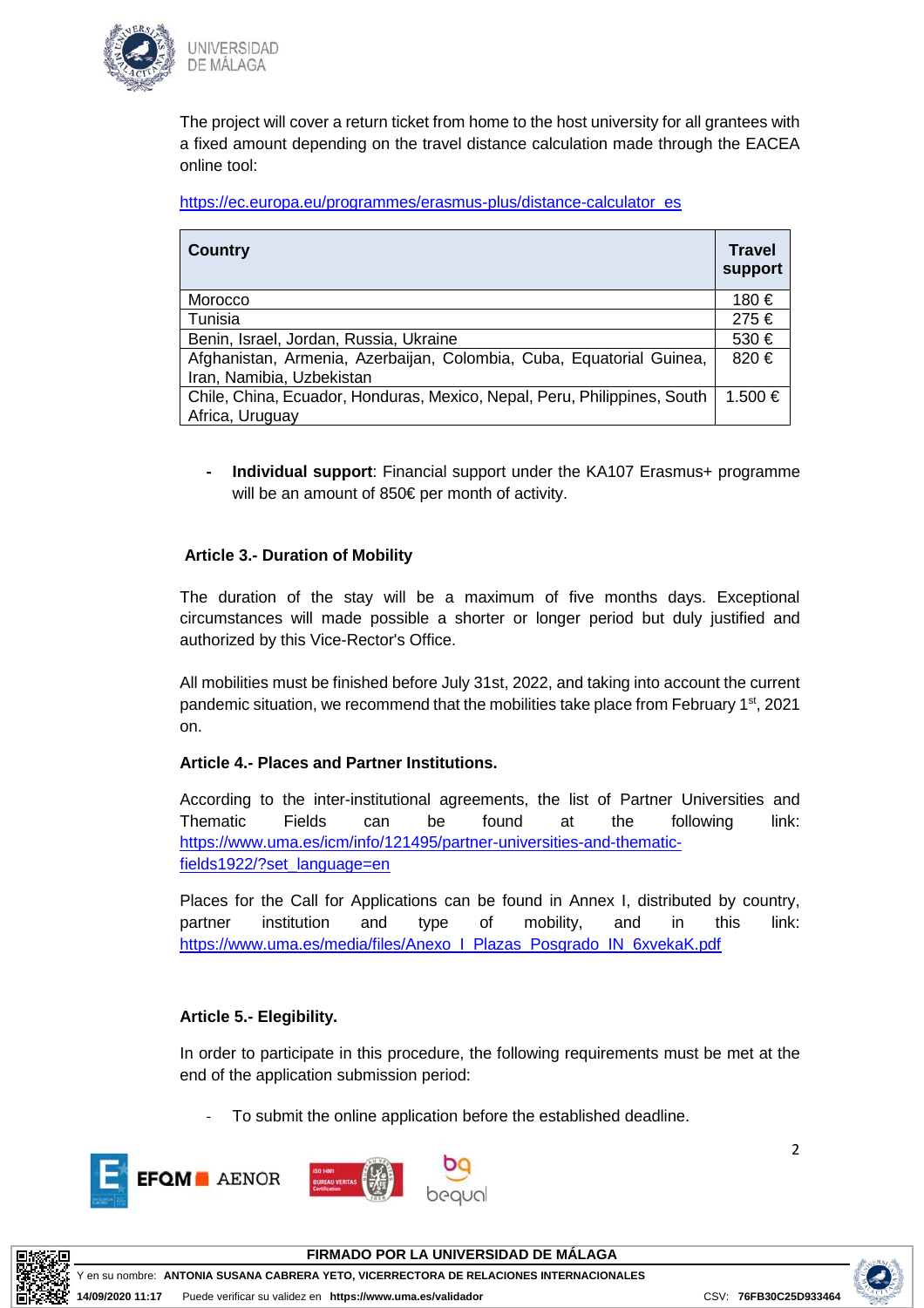

- To be national of any of the partner countries published in this call for applications.
- To be registered at the same level of studies that is applying for, in one of the partner universities at application stage.

The definitive award of the place will be conditioned to the admission of the mobility period by the destination institution and to the formalization of the enrolment by the student in the aforesaid master or doctorate program during the same academic year.

Mobility must take place in the  $2^{nd}$  semester of the academic year 2020-2021, or in 1<sup>st</sup> or 2<sup>nd</sup> semester of 2021/2022.

### **Article 6.- Application and deadlines.**

**Candidates must simultaneously register and apply for the vacancies through the application online tool** (apolo.uma.es) and submit the following documents (in English):

#### For the registration phase:

-ID Card or passport -Proof of connection (copy of the enrolment at the same level of studies)

#### For the application phase:

-Planned study or research programme for the stay, in Spanish or English. As a guide, a maximum of 7500 characters will be distributed, with spaces included, which will be distributed, according to the applicant's own criteria among the different sections of the studies or research plan:

- $\checkmark$  Overall objectives of the mobility (Master + PdD)
- $\checkmark$  Added value of the mobility (in the context of the modernisation and internationalisation strategies of the institutions involved) (only PdD)
- $\checkmark$  Content of the research programme (Master + PdD)
- $\checkmark$  Expected outcomes and impact (Master + PdD)

-Academic record.

-Invitation letter (an acceptance email is sufficient). In the case of doctoral students, it is necessary that the document has the acceptance of the thesis supervisor and the commitment of the tutor from the host University.

The University of Malaga will not require a certificate accrediting the language level of the applicants however, each university will ensure that its candidates meet the language requirements in order to take advantage of the stay.

The registration and application period will be from **15th September till 11th October, 2020 (23:59 GMT+1).**

After this registration and application period, a provisional list of eligible and excluded candidates will be published in the website of the project https://www.uma.es/icm/info/123951/resolucion-posgrado-entrante/?set\_language=en







3



**FIRMADO POR LA UNIVERSIDAD DE MÁLAGA**

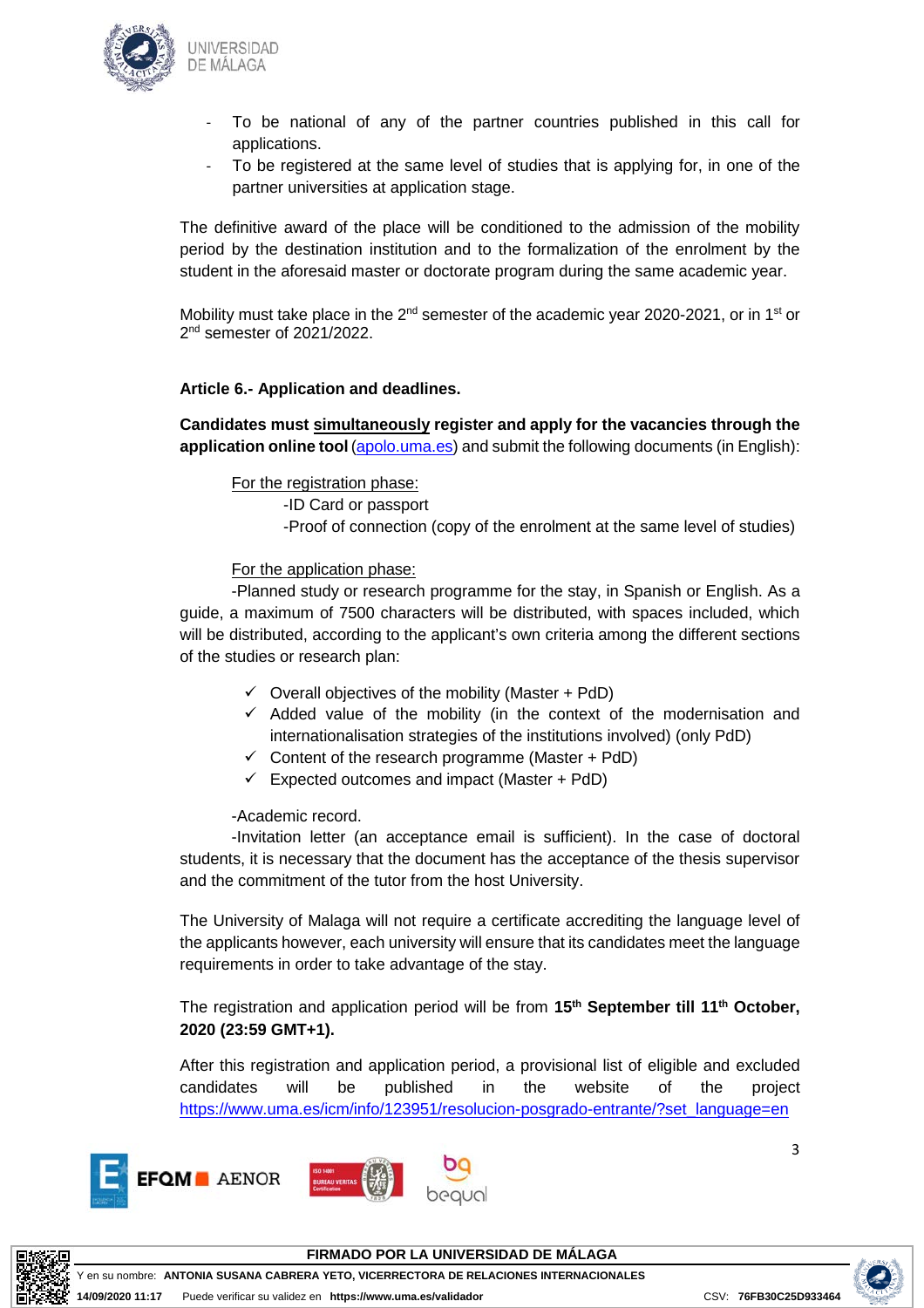

based on the requirements states on article 5 of this call. Subsequently, there will be a period of 10 working days to correct and improve the application.

Once the correction period ends, the definitive list of eligible and excluded candidates will be published. Those eligible applications will be sent to evaluations.

## **Article 7.- Selection Criteria.**

All candidates must be accepted and positively assessed ( $\geq$  50%), both by the University of Malaga and by the host University, according to the following criteria:

| <b>Selection Criteria</b>                        | Percentage (%) |
|--------------------------------------------------|----------------|
| Planned study or research programme for the stay | .50%           |
| Academic record                                  | .50%           |

All applications will be evaluated by the academic person responsible for the institution or origin, as well as its counterpart at the University of Malaga. Both evaluations will be made by scoring from 0 to 100, and to obtain the final grade, the arithmetic mean will be made between the two scores obtained.

For those projects that are coordinated academically by the Vice-Rectorate of Mobility and International Cooperation of the University of Malaga directly, the Selection Commission referred to in Art. 8 will evaluate the candidates. If necessary, the aforesaid Commission may be advised by an external expert for this purpose.

All selected candidates must comply with the requirements of both home and host university regarding all the requested documents and proofs of the stay.

#### **Article 8. Selection Commission.**

Once evaluated by both universities, the applications, with their respective scores, will be submitted to the selection commission made up of:

| President | Ms. Susana Cabrera Yeto, Vice-President of Mobility and Intl. Cooperation           |
|-----------|-------------------------------------------------------------------------------------|
| Chair 1   | Mr. Jesús Delgado Peña, Deputy Vice-President of International Cooperation          |
| Chair 2   | Ms. Elidia Beatriz Blázquez Parra, Deputy Vice-President of Mobility                |
| Chair 3   | Ms. Margarita Delgado Corredera, Responsible for Erasmus+ KA107 Mobility            |
|           | Secretary   Mr. Ricardo del Milagro Pérez, Head of Service of International Affairs |

Applicant may complain about the provisional list within 10 working days period, starting from the day after the publication of the provisional list. The appropriate allegations must be made by email to icm@uma.es.

At the end of the previous term, and when the possible allegations are resolved, the Selection Committee, after hearing the Coordinator of the Master / Doctorate Program or, where appropriate, the Director of Thesis, will publish the definitive lists of selected









**FIRMADO POR LA UNIVERSIDAD DE MÁLAGA**

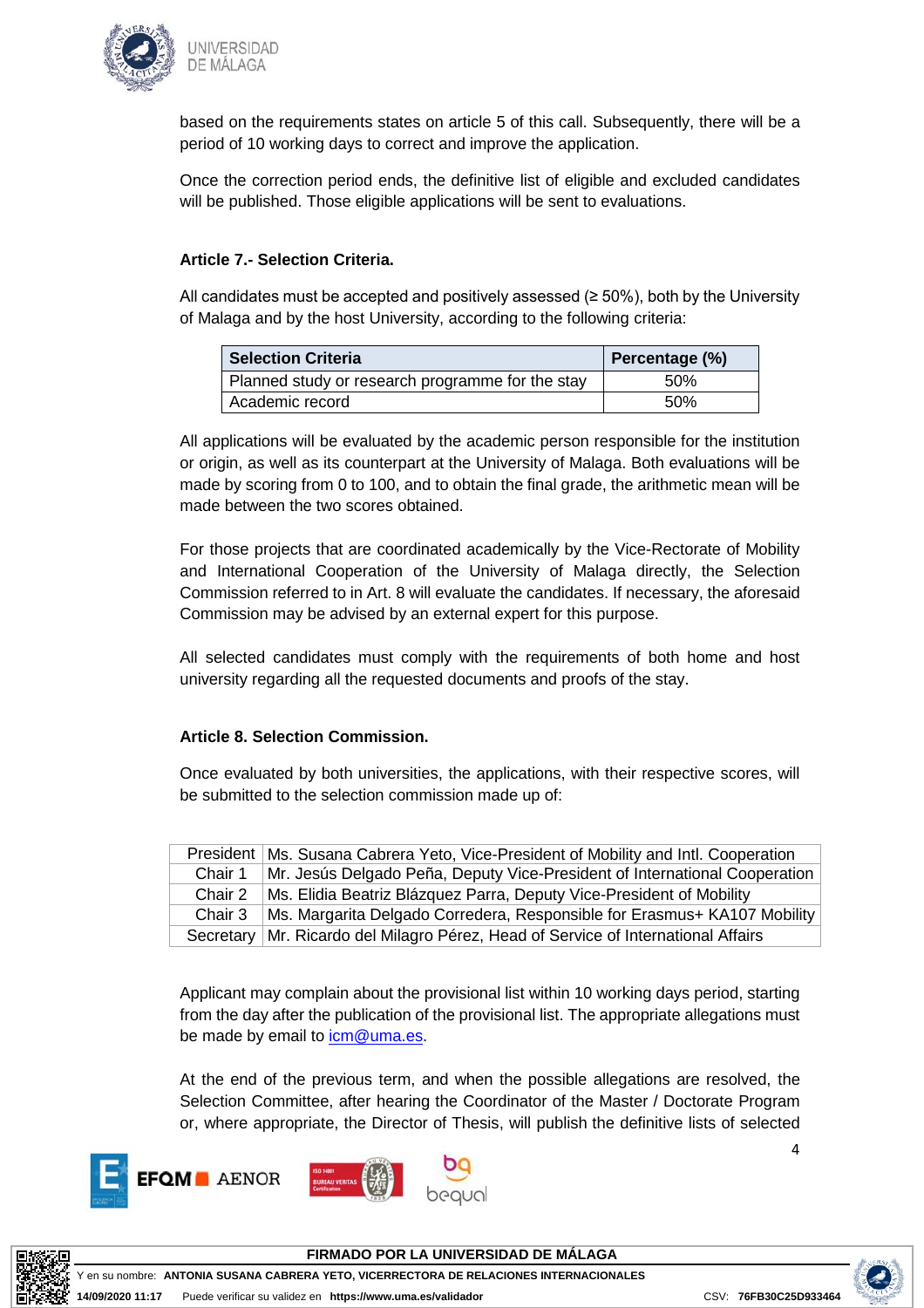

and excluded candidates, as well as a list of the applicants who have not obtained a place due to having a grade lower than the last selected one, in order to create a waiting list for possible resignations.

The proposed final resolution of the previous point will be transferred to the Coordinator of the Master / Doctoral Program or, where appropriate, the Thesis Director, for the purposes of their knowledge and preparation of the corresponding learning agreement.

Once published the definitive lists, if there are still any unallocated grants, they can be requested on the APOLO platform, following the indications referring to the application procedure described in Article 6.- Application and deadlines. The grants will be given in order of presentation of applications, if they meet the requirements mentioned in Article 7.- Selection Criteria.

# **Article 9.- Conflict**

Selected candidates will not be able to participate in any other program developed in the same period.

Grants in this call will be compatible with previous Erasmus+ stays (study/ traineeship), Erasmus+ or Erasmus-Mundus. The same student may participate in mobility periods totaling up to 12 months maximum per each cycle of study independently of the number and type of mobility activities, except for Medicine and Architecture with 24 months of stay maximum.

# **Article 10. Obligations of the selected candidates.**

1. The students who have obtained a place will have the following rights:

a) Obtain from their home university the recognition of the credits made during the corresponding study period at the University of Malaga, in accordance with the learning agreement that must be prepared jointly by the selected candidate and the home and host academic coordinators of the respective institutions. In the event that recognition by credits is not possible, the student will be granted recognition by registering the Erasmus+ study period in a personal academic certification. For doctoral studies, academic recognition will include the preparation of the thesis, excluding research activities that are not specifically part of a study program.

b) Be exempt from paying, at the host university, tuition fees, exams, access to laboratories and libraries during the corresponding study period.

c) Access to the financial subsidies that are announced, the amount and requirements of which will be determined by the conditions established in the Erasmus+ Programme.

2. Selected candidates who have obtained a place are obliged to:





**FIRMADO POR LA UNIVERSIDAD DE MÁLAGA**

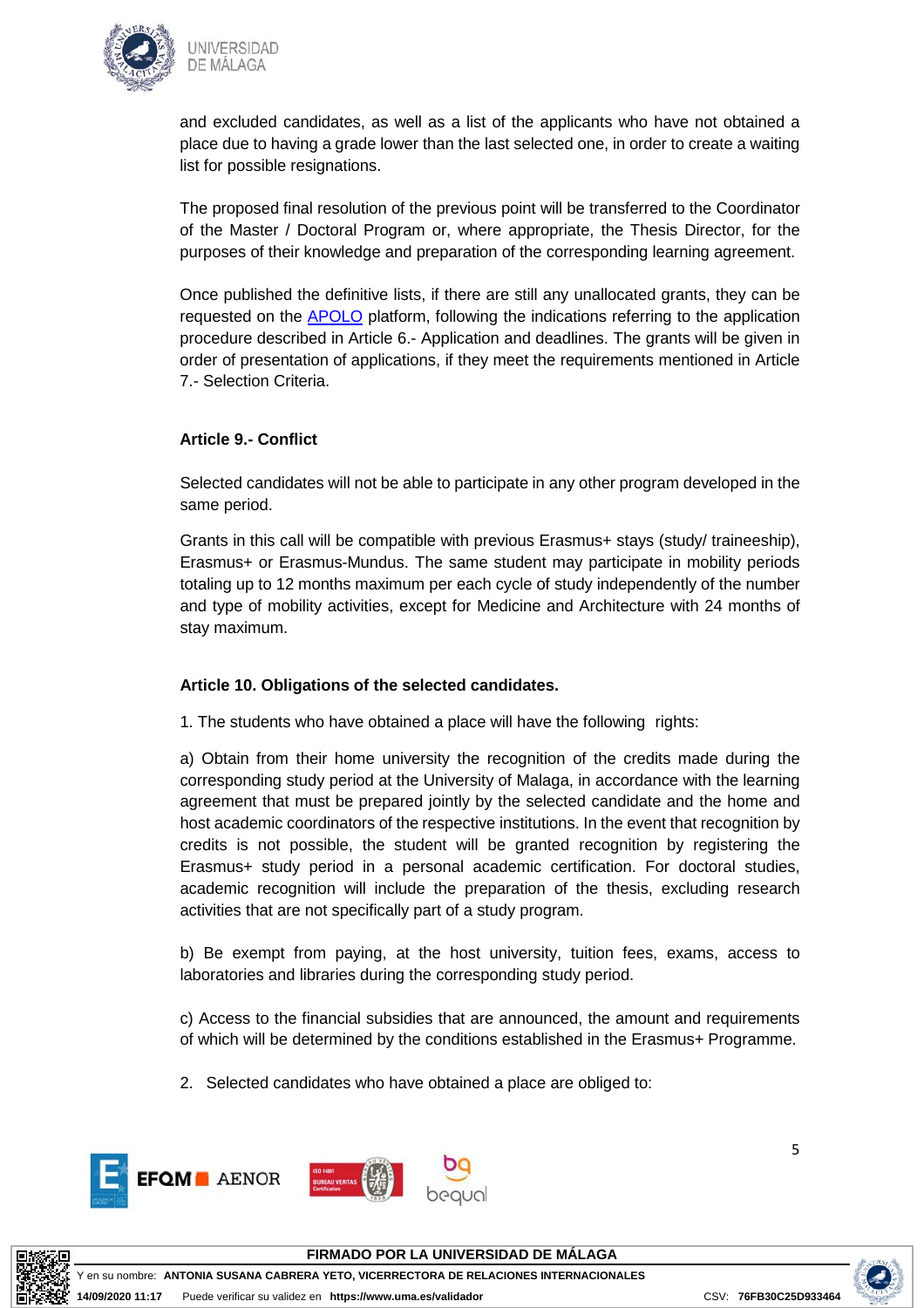

a) Sign the Grant Agreement for studies, according to the granted stay. This document specifically accepts all the conditions, commitments, rights and obligations that the program entails within the established deadlines. This document must be signed by the beneficiary and sent to the International Relations Service at least 10 days prior to the start of the mobility activity.

b) Formalize their enrolment at the home university in the academic year in which they carry out the mobility, in the official Master's or Doctorate Program that led to obtaining the place.

c) Sign the corresponding prior academic recognition commitment or learning agreement with the respective home and host academic coordinators, at least 10 days prior to the start of the mobility.

d) In addition to the general requirements established for participation in this call, candidates must meet the requirements and acceptance conditions required for each place by the destination universities within the deadlines established by said host institutions.

e) Present, at a maximum of 10 working days after the return of the stay, the following documentation:

- Original certificate of stay, with exact start and end dates of the activity, duly signed and sealed by the host institution.
- Copy of boarding passes or the means of transport used, stating the points of origin and destination.
- EU survey. This questionnaire will be completed electronically. The beneficiary will receive an email after the end of their mobility. The institution may request partial or total reimbursement of the financial aid received from participants who do not complete and send the EU survey on due time.

f) Adhere to one of the insurance policies subscribed by the University of Malaga for travel and healthcare assistance, or to present a document that proves to have subscribed an insurance policy with the minimum coverage required in the Erasmus+ programme. In either case, the following areas must be covered:

- $\checkmark$  wherever relevant, travel insurance (including damage or loss of luggage);
- $\checkmark$  third party liability (including, wherever appropriate, professional indemnity or insurance for responsibility);
- $\checkmark$  accident and serious illness (including permanent or temporary incapacity);
- $\checkmark$  death (including repatriation in case of projects carried out abroad).

3. The selected candidates who do not finally participate in the Mobility Program, without having submitted the corresponding resignation in writing, except for reasons of force majeure justified and valued by the Commission, may be penalized without participation anymore in organized mobility calls by the Vice-Rectorate of Mobility and International Cooperation of the University of Malaga.



6



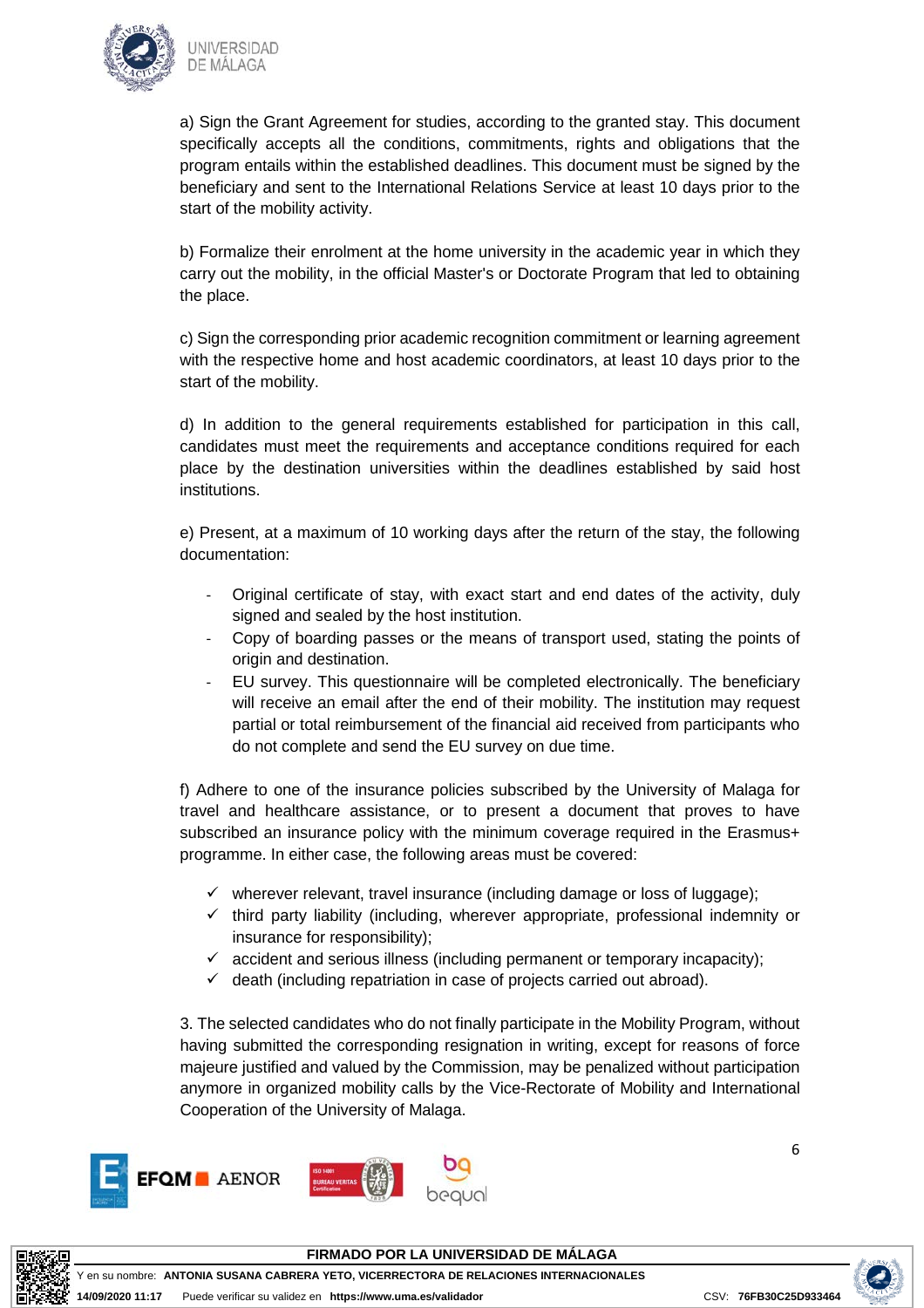

### **Article 11.- Revocation of an Award**

This University may revoke a place granted with a full or partial refund of the aid, when the conditions prescribed for admission to the award have not been fulfilled or irregularities or fraud in the award procedure have been detected

## **Article 12.- Jurisdiction**

This call will be subject to the specific norms in this publication and the rules currently in force.

# **First Additional Provision**

All the administrative acts related to this call will be published on the website of the project of the University of Malaga: www.uma.es/icm.

Málaga, September 14<sup>th</sup>, 2020

THE RECTOR Signed by proxy: Vice-President of Mobility and International Cooperation

Susana Cabrera Yeto







Y en su nombre: **ANTONIA SUSANA CABRERA YETO, VICERRECTORA DE RELACIONES INTERNACIONALES**



7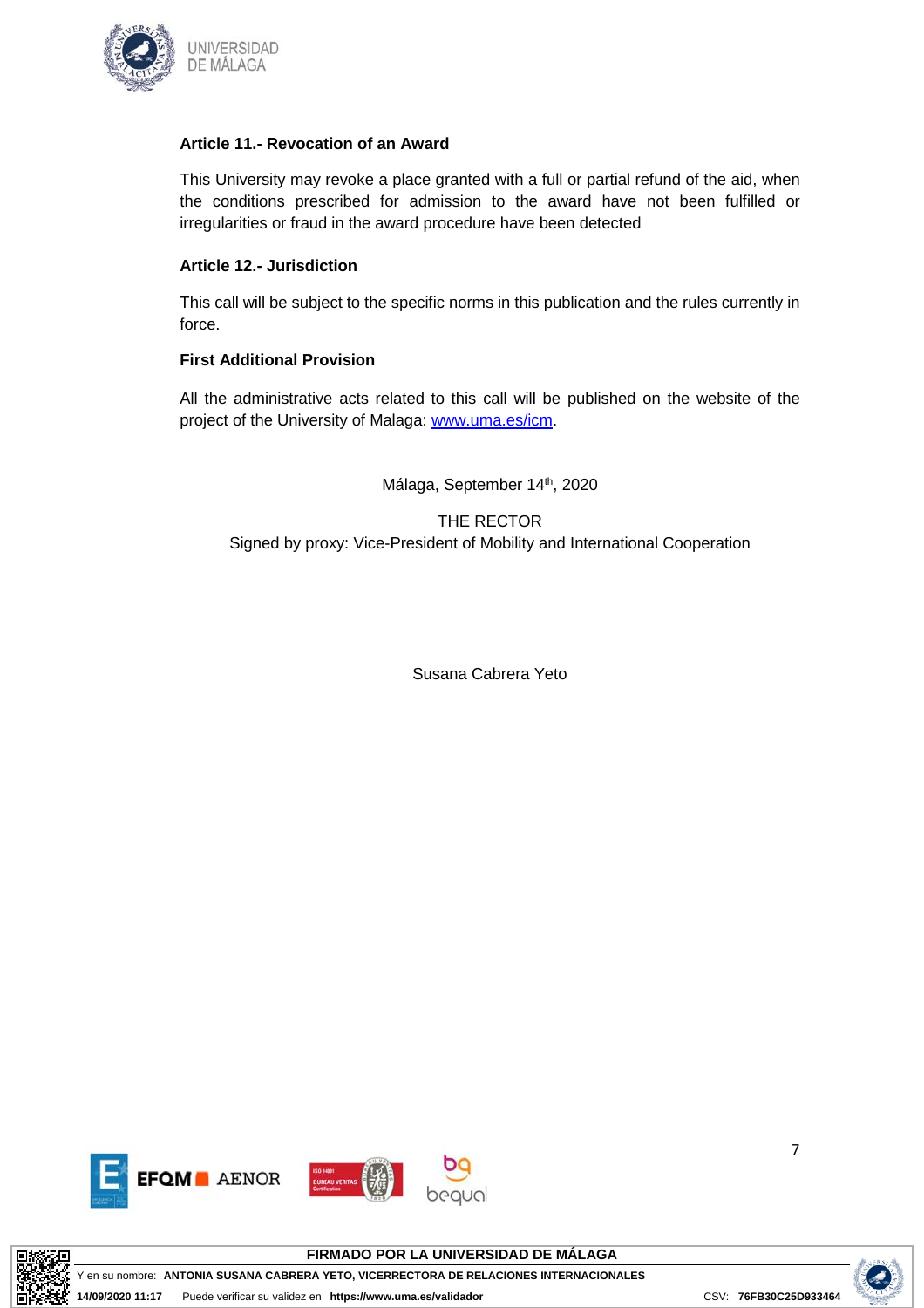

### **ANNEX II**

### **PLACES FOR THE 1st CALL FOR APPLICATIONS**

For INCOMING STUDENTS from partner universities coming to University of Malaga:

| <b>COUNTRY</b>                     | <b>HOME UNIVERSITY</b>                                                   | <b>PLACES</b>  | <b>LEVEL OF STUDIES</b> |
|------------------------------------|--------------------------------------------------------------------------|----------------|-------------------------|
| <b>AFGHANISTAN</b>                 | <b>KABUL UNIVERSITY</b>                                                  | 8              | Master / PhD            |
| <b>ARMENIA</b>                     | YEREVAN STATE MEDICAL UNIVERSITY AFTER<br><b>MKHITAR HERATSI</b>         | 1              | Master / PhD            |
| <b>ARMENIA</b>                     | NATIONAL UNIVERSITYOF ARCHITECTURE AND<br><b>CONSTRUCTION OF ARMENIA</b> | 1              | Master / PhD            |
| <b>ARMENIA</b>                     | YEREVAN STATE UNIVERSITY                                                 | 1              | Master / PhD            |
| <b>AZERBAIJAN</b>                  | AZERBAIJAN UNIVERSITY OF ECONOMICS, UNEC                                 | 3              | Master / PhD            |
| <b>BENIN</b>                       | UNIVERSITE D'ABOMEY-CALAVI                                               | 3              | Master / PhD            |
| <b>CHILE</b>                       | UNIVERSIDAD CATÓLICA DEL MAULE (UCM)                                     | 1              | PhD                     |
| <b>CHINA</b>                       | BEIJING UNIVERSITY OF CHEMICAL TECHNOLOGY                                | 1              | Master / PhD            |
| <b>CHINA</b>                       | PEKING UNIVERSITY                                                        | 1              | Master / PhD            |
| <b>CHINA</b>                       | <b>DALIAN MARITIME UNIVERSITY</b>                                        | 1              | Master / PhD            |
| <b>COLOMBIA</b>                    | CORPORACIÓN UNIVERSIDAD DE LA COSTA                                      | 1              | Master / PhD            |
| <b>CUBA</b>                        | UNIVERSIDAD DE HOLGUÍN OSCAR LUCERO<br><b>MOYA (UHO)</b>                 | 1              | Master / PhD            |
| <b>ECUADOR</b>                     | UNIVERSIDAD REGIONAL AMAZÓNICA IKIAM                                     | 1              | Master / PhD            |
| <b>ECUADOR</b>                     | PONTIFICIA UNIVERSIDAD CATOLICA DEL<br><b>ECUADOR SEDE IBARRA</b>        | 1              | Master / PhD            |
| <b>EQUATORIAL</b><br><b>GUINEA</b> | UNIVERSIDAD NACIONAL DE GUINEA ECUATORIAL<br>(UNGE)                      | 3              | Master / PhD            |
| <b>HONDURAS</b>                    | UNIVERSIDAD TECNOLOGICA DE HONDURAS                                      | 1              | Master / PhD            |
| <b>IRAN</b>                        | <b>SHIRAZ UNIVERSITY</b>                                                 | 1              | Master / PhD            |
| <b>IRAN</b>                        | UNIVERSITY OF TEHRAN                                                     | 1              | Master / PhD            |
| <b>IRAN</b>                        | INSTITUTE OF MATERIALS AND ENERGY                                        | 1              | Master / PhD            |
| <b>IRAN</b>                        | ISFAHAN UNIVERSITY OF TECHNOLOGY                                         | 1              | Master / PhD            |
| <b>ISRAEL</b>                      | <b>TEL AVIV UNIVERSITY</b>                                               | 1              | Master / PhD            |
| <b>ISRAEL</b>                      | BEN-GURION UNIVERSITY OF THE NEGEV                                       | 1              | Master / PhD            |
| <b>ISRAEL</b>                      | TECHNION - ISRAEL INSTITUTE OF TECHNOLOGY                                | 1              | Master / PhD            |
| <b>JORDAN</b>                      | UNIVERSIDAD AL-HUSSEIN BIN TALAL (MA'AN,<br>PETRA)                       | $\mathbf{1}$   | PhD                     |
| <b>MOROCCO</b>                     | UNIVERSIDAD ABDELMALEK ESSAADI                                           | 3              | PhD                     |
| <b>MEXICO</b>                      | UNIVERSIDAD AUTÓNOMA DEL ESTADO DE<br><b>MORELOS</b>                     | 1              | <b>Master</b>           |
| <b>NAMIBIA</b>                     | NAMIBIA UNIVERSITY OF SCIENCE AND<br><b>TECHNOLOGY</b>                   | 3              | PhD                     |
| <b>NEPAL</b>                       | UNIVERSIDAD DE KATHMANDU                                                 | 8              | PhD                     |
| <b>PERU</b>                        | UNIVERSIDAD NACIONAL DE PIURA                                            | 1              | <b>Master</b>           |
| <b>PHILIPPINES</b>                 | ATENEO DE MANILA UNIVERSITY                                              | $\overline{2}$ | Master / PhD            |
| <b>PHILIPPINES</b>                 | UNIVERSITY OF THE PHILIPPINES SYSTEM                                     | 1              | Master / PhD            |
| <b>RUSSIA</b>                      | SOUTHERN FEDERAL UNIVERSITY (ROSTOV-ON-<br>DON) - UNIVERSIDAD DE ROSTOV  | $\mathbf{1}$   | Master / PhD            |









8



**FIRMADO POR LA UNIVERSIDAD DE MÁLAGA**